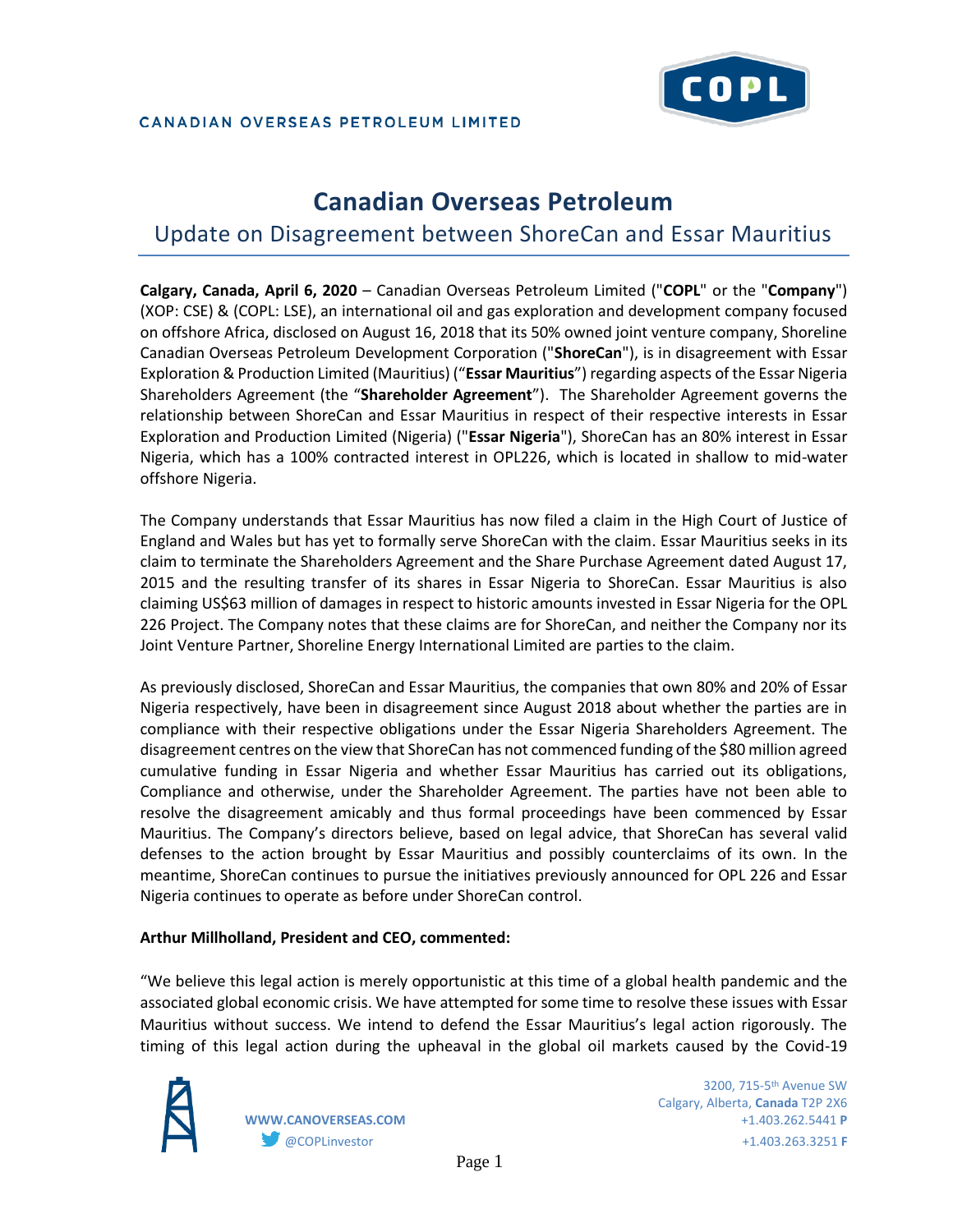pandemic speaks volumes to the quality of the OPL226 asset. Time will tell how this plays out in Nigeria as it involves Shoreline, a prominent and well respected indigenous Nigerian shareholder. "

#### About the Company:

Canadian Overseas Petroleum is actively pursuing opportunities in Nigeria and sub-Saharan Africa in partnership with Shoreline Energy International Limited ("**Shoreline**") as part of its strategy to generate stable cash flow from secure offshore and onshore assets. The Company and Shoreline, through their jointly held affiliated company Shoreline Canadian Overseas Petroleum Development Corporation ("**ShoreCan**"), have acquired 80% of the share capital and have taken over the management of Essar Exploration and Production Limited (Nigeria) ("**Nigerian Affiliate**" or the "**Affiliate**"). The Company's Nigerian Affiliate has applied to the concessionaire NNPC for formal consent to the change in control of the Nigerian Affiliate. The Affiliate holds an attractive oil appraisal and development project in shallow to mid-water offshore Nigeria on its 100% holding in OPL 226. Drilling of the first appraisal well is planned to commence in 2020. ShoreCan is continuing building a portfolio of exploration and development assets in sub-Saharan Africa. To date, ShoreCan has taken a position in Nigeria and has been indicatively awarded an exploration license onshore Mozambique in the 5th Licensing Round adjacent to the producing Pande-Temane Gas and light oil field complex.

The Common Shares are listed under the symbol "XOP" on the CSE and under the symbol "COPL" on the London Stock Exchange.

### **For further information, please contact:**

#### **Mr. Arthur Millholland, President & CEO**

Canadian Overseas Petroleum Limited Tel: + 1 (403) 262 5441

#### **Cathy Hume**

CHF Investor Relations Tel: +1 (416) 868 1079 ext. 231 Email: cathy@chfir.com

#### **Charles Goodwin**

Yellow Jersey PR Limited Tel: +44 (0) 774 778 8221 Email: copl@yellowjerseypr.com

*This news release contains forward-looking statements. The use of any of the words "initial, "scheduled", "can", "will", "prior to", "estimate", "anticipate", "believe", "should", "forecast", "future", "continue", "may", "expect", and similar expressions are intended to identify forward-looking statements. The forward-looking statements contained herein are based on certain key expectations and assumptions made by the Company, including, but not limited to, the ability to raise the necessary funding for operations, delays or changes in plans with respect to exploration or development projects or capital expenditures. Although the Company believes that the expectations and assumptions on which the forward-looking statements are based are reasonable, undue reliance should not be placed on the forward-looking statements since the Company can give no assurance that they will prove to be correct since forward-looking statements address future events and conditions, by their very nature*